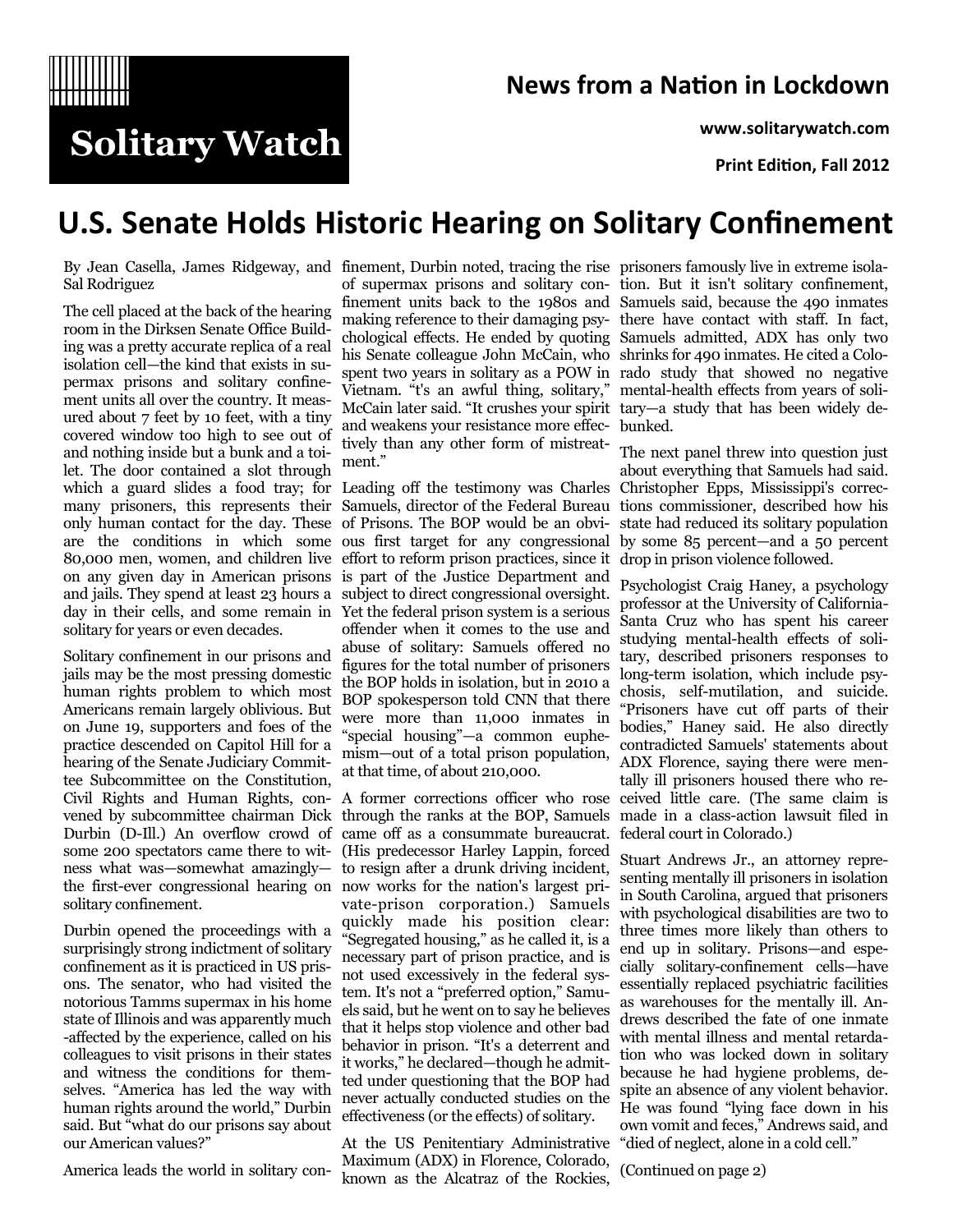#### (Continued from page 1)

The most emotional testimony of the day came from Anthony Graves, an exoneree who spent 18 years in Texas prisons, 12 of them on death row, and most of those years in extreme isolation. "No one can begin to imagine the effect isolation has on a human being" unless they have experienced solitary, Graves said. He went on, describing the self-mutilation, suicide attempts, and successful suicides that took place around him on death row, concluding that solitary "breaks a man's will to live." In response to people who claim it has no psychological effects, "I say, 'Go live there for 30 days, and then tell me that.'...Solitary confinement But what is probably needed first of all Pelican Bay solitary confinement, atmakes our criminal justice criminal...It dehumanizes us all."

So what can be done about all this? Sen. Al Franken (D-Minn.) suggested a commission to study the criminaljustice system "from top to bottom," following a plan proposed by retiring Sen. Jim Webb (D-Va.). Both Franken

**LOUISIANA** — April 17 marked a torturous milestone for Herman Wallace and Albert Woodfox. The two men, members of the group known as do State Penitentiary. Anderson's law-Management Unit cell," the memo the Angola 3, have been in solitary yers argued that symptoms of untreatconfinement for 40 years. Wallace and ed mental illness are keeping him in Einstein that might seem a cruel joke Woodfox were members of the prison isolation indefinitely, effectively con-to people condemned to decades of chapter of the Black Panther Party at demning him to life sentence in tor-solitary: "Learn from yesterday, live the Louisiana State Penitentiary at turous conditions. In August, the for today, hope for tomorrow." Angola when they were convicted of judge in the case ordered that Anderkilling a corrections officer in 1972. son's mental health treatment be re-The two men are now in the sixties, viewed. He also ruled that the condiand their lawyers argue that both have tions at CSP constitute "a paradigm of endured physical injury and "severe inhumane treatment," and ordered mental anguish and other psychologi-that prisoners, who currently receive cal damage" from living most of their no outdoor exercise, be given some In May, at Red Onion supermax in adult lives in lockdown. They also ar-"meaningful exposure" to natural light gue that Wallace and Woodfox are being held in solitary not because they are a threat to prison safety, but because of their political beliefs. Angola Warden Burl Cain said in a deposition that the men cannot be released from solitary because they are still practicing "Pantherism" and "I would have the blacks chasing after them."

**COLORADO** — In May, a Federal District Court in Denver heard a case are currently unable to see them." The better medical care, due process, and brought by students at the University of Denver Law School's Civil Rights lawsuits were filed, asserting that the month, a hunger strike was launched Clinic on behalf of Troy Anderson, an lack of mental health care at ADX, the at three state prisons in North Caroliinmate with mental illness who has federal supermax in Florence, Colora-na in protest of conditions in "close

solitary confinement. There was talk, Solitary." too, of having independent mentalhealth professionals to evaluate prisoners in solitary, and providing outside counsel to represent them, since they are placed in lockdown on the say -so of prison officials who serve as de facto prosecutors, judges, and juries.

is a modicum of transparency. Super-tending the Senate hearing was very max prisons are virtual domestic black emotional and promising for me," she sites, cut off from the public and the said. "Viewing the mock cell brought press, condoned by the courts, and tears to my eyes; I pictured my huslargely ignored by elected officials. band. No human being should endure Senators could begin by heeding Dur-such torture." bin's call to visit American prisons and directing the subcommittee staff to undertake a full investigation, with

**News Briefs**

and air.

spent 12 years in solitary at the Colora- do, was contributing to prisoner sui- custody" housing. Bureau of Prisons chief Charles Samu-prisoners can earn the right to be reers, urging them not to kill themselves. Ohio State Penitentiary, during a two-"At times you may feel hopeless," week May hunger strike, likewise de-"If you are unable to think of solutions In July, inmates at Georgia's Diagnos-

and Durbin spoke approvingly of Mis-hearings around the country. If they sissippi's reform efforts as a harbinger do, they will have the support of advoand a model. They spoke of the Prison cacy groups including the ACLU, Rape Elimination Act, which set na-which provided the mock cell in the tionwide standards for how prisons hearing room, and the National Relideal with rape and linked compliance gious Campaign Against Torture, to federal funding. A similar policy, which organized a press conference experts have suggested, could force after the hearing to break its memprisons to limit or reform their use of bers' "23 Hour Fast to End 23 Hour

> They will also have support from prisoners' families, who showed up at the hearing in force. Among them was Irene Huerta, who traveled from California. "As a wife of a prisoner who has been incarcerated for almost 28 years, and most of that time held in

*This article originally appeared on the* Mother Jones *website on June 19.*

cides. While it contained a specific reference to inmates who might be "in a Special Housing Unit or Special ended with a quotation from Albert

**WASHINGTON, D.C.** — In July, a fair and transparent process whereby els sent a memo to all federal prison-leased." Prisoners in solitary at the Samuels told prisoners in the memo. manded a fairer "step-down" program. other than suicide, it is not because tic and Classification Prison went on a solutions do not exist; it is because you month-long hunger strike demanding memo was issued shortly after two human rights. And later that same **VIRGINIA, OHIO, GEORGIA, NORTH CAROLINA —** During the spring and summer, people in solitary confinement held separate hunger strikes in prisons around the country. Virginia, strikers demanded "an end to torture in the form of indefinite segregation through the implementation of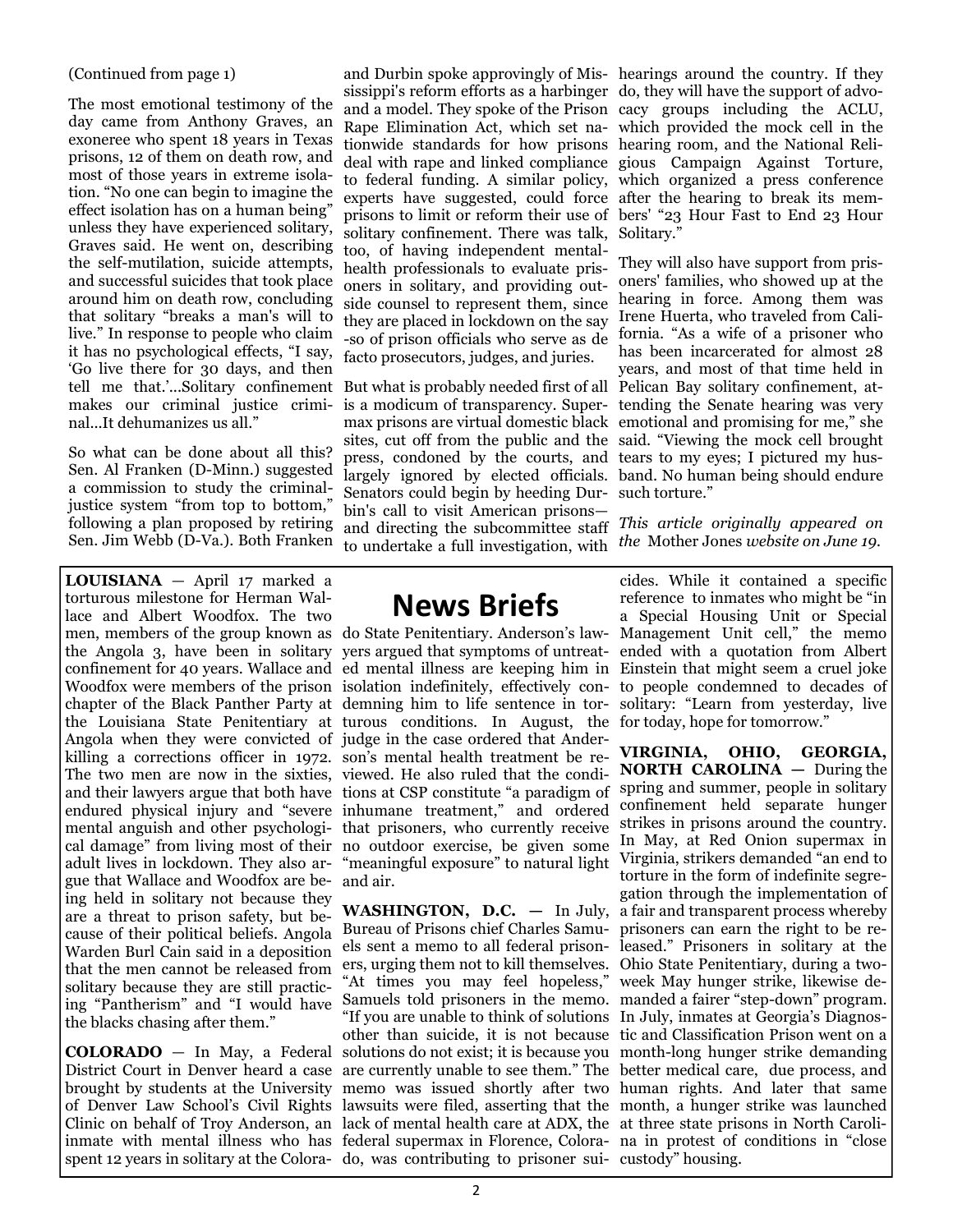# **Concrete Solitaire**

#### By Enceno Macy

*Editor's Note: Enceno Macy is the pen name of an inmate in a West Coast state prison. In prison since the age of 15, Macy has earned a high school degree and completed college courses while inside. His writing appears on the website* Planet Waves*, where a longer version of the following essay was originally published.* 

a basement, like you might see in a Brated horror movie. But this light illuminates a different kind of horror.

Imagine you're in a cube, a concrete crazy in such a cube. Now add the need to be segregated from the rest of cube six feet by ten feet max. A thick concrete slab three feet high is built into the back wall. An exercise mat lies atop the slab, three inches thick and psychological problems before they other to begin with. But a very high almost as hard as the slab itself. A are put there, and even a ten year old percentage of them would technically stainless steel combination toilet-sink could deduce that such treatment be certified for mental institutions if is built into the side wall, and next to would compound whatever problems not for their violent, criminal behavit is a solid steel door. There may or someone had. Yet for the last 25 years, ior. Prison, and especially solitary, may not be a small, filthy window, no there has been a vast expansion of simply intensifies psychological probbigger than a VCR tape, high up in one dungeons full of cubes like those I de-lems that might be treatable in anothwall. The available floor space is about scribe in prisons throughout the U.S. er setting. It is distressing and sad to the same as a standard 4 x 8 sheet of And their original purpose of keeping report from my personal observation plywood. This is your entire world, dangerous prisoners from harming that there are very few or no opportu- $24/7.$ 

You have two books, if you're lucky, chosen from a very limited selection of dog-eared novels, usually with subjects of no interest to you. A couple sheets of paper, a pen the size of a golf pencil, a toothbrush and a comb complete the inventory of your property.

Three times a day, a slot in your door opens, a tray is shoved through with strictly regulated portions of alleged food the FDA may or may not have approved strewn across it. Every two days, you are restrained—put in handcuffs and leg chains—and taken to shower.

Occasionally you will receive your mail if the guards don't 'lose' it and if you are fortunate enough to have anyone care enough to write to you. Every little noise echoes. Even the silence echoes, a dry, empty silence, the kind where you can hear yourself think. As months go by, the thoughts you hear become actual voices. After years in the cube, those voices become someone else's and you no longer have a voice of your own.

The light is as dim as a 40 watt bulb in tion cubes are standard units of prison the experiences was anything but de-This is a cell in what they call In some prisons, you are put on a "segregation." It used to be called soli-leash when you exit the cell for any tary confinement, but for some bu-reason, like for medical treatment if reaucratic reason it was changed to you're lucky. You are allowed to exit "segregation," with various adjectives for "yard" once a week, for an hour added. The use of solitary, once a rela-alone in a slightly larger concrete cube tively rare means of isolating prison-with a screen across the open roof ers whose violence jeopardized both twenty feet above. This is your only guards and other prisoners, is now so contact with the outdoors. I have done frequent and so commonplace in U.S. a total of some two years off and on in prisons that prefab concrete segrega-solitary cells such as these. Not one of construction.

> It is not hard to see how difficult it I am not suggesting that some of the would be to keep yourself from going people put into these units do not probability—actually the strong likeli-the prison population. Many are in hood—that most of the people put into prison for anti-social behaviors and those cubes already have some serious shouldn't have been stuck with each others has been vastly expanded to nities for rehabilitation in prison, include punishments for violations of whether psychological, behavioral or prison rules and any behavior deemed even educational. insubordinate by sadistic or controlfreak guards.

> To anyone who has endured the horrors of solitary, it is impossible not to view this kind of punishment as an extreme form of cruelty. I would say cruel and unusual, except that it's no tional people together and expect longer unusual because every prison them to change. Of course it's not; you in the country has isolation units just as bad or worse than my description.



pressing and painful.

Logical thinking might lead one to conclude that lock-up, which is pretty much a long-term 'time out' from society, is not an adequate means of deterring criminal activity, especially when you herd a bunch of wildly dysfuncmight as well herd wild horses into a corral and expect them to change into dressage champions. I think actually addressing and correcting convicts' issues would be more productive, but there is too much political and economic pressure hindering the introduction of rehabilitative services. An unempathetic society chooses to punish offenders instead of helping them, even if the punishment creates worse monsters than the originals.

For example, if you put a 15-year-old kid in prison for a lengthy amount of time (as I have been), and offer him little or no avenue to learn how to be a

(Continued on page 4)